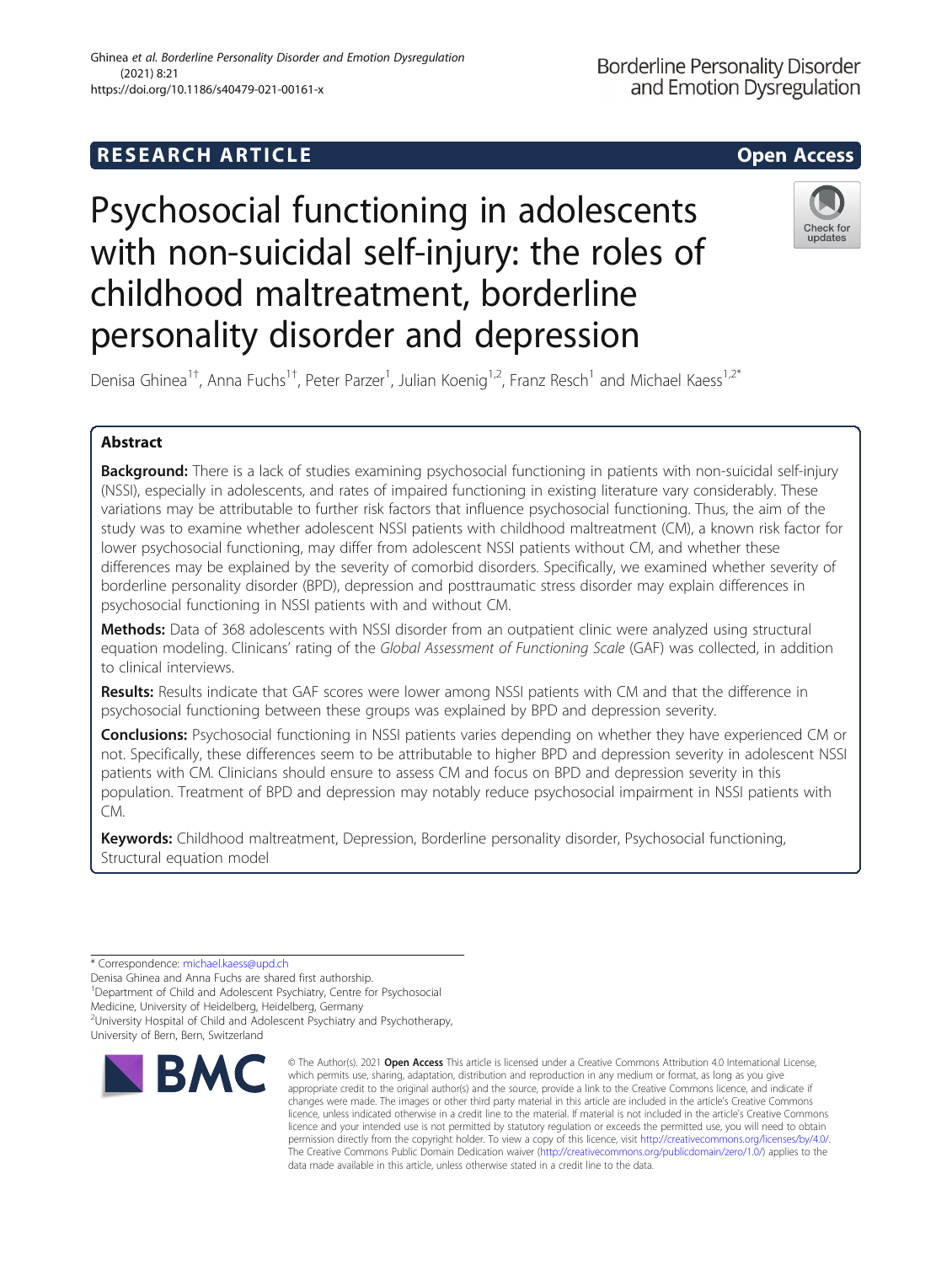# Introduction

Psychosocial functioning describes a person's ability to play their part in society by carrying out roles and performing activities in daily life such as self-preservation and basic living skills, work, school or leisure activities and interactions with their social environment [[1,](#page-8-0) [2](#page-8-0)]. There is some indication that psychosocial functioning is significantly reduced in populations engaging in nonsuicidal self-injury (NSSI) [[3](#page-8-0)–[5\]](#page-8-0). NSSI is defined as the direct, intentional destruction of one's bodily tissue without the intent to die [[6\]](#page-8-0). It is highly prevalent in adolescent populations with rates around 17–18% [[7,](#page-8-0) [8](#page-8-0)] and rates up to 60% in child and adolescent clinical settings [[9](#page-8-0)]. NSSI peaks around the age of 15 with remission in young to middle adulthood  $[10]$  $[10]$ . It is known to be associated to a wide range of psychiatric conditions [[11,](#page-8-0) [12\]](#page-8-0), nonetheless also occurring as an own diagnostic entity [[5\]](#page-8-0).

Studies that examine psychosocial functioning in NSSI populations are generally scarce, and existing work has mostly focused on adult populations [[3,](#page-8-0) [4\]](#page-8-0). Rates of impaired psychosocial functioning in NSSI samples vary, with  $65\%$  [\[4\]](#page-8-0) to 92% [\[13\]](#page-8-0) in community samples, and 20 to 33% [\[14\]](#page-8-0) and over 98% [\[3](#page-8-0)] in clinical samples. These variations may be partly explained by differences in assessment of psychosocial functioning. To our knowledge, In-Albon, Ruf & Schmid (2013) was the only study assessing psychosocial functioning in a moderately sized sample of 73 adolescents using clinical ratings [\[14](#page-8-0)]. Expert-based clinical ratings offer more beneficial validity, whereas self-ratings are often subject to misperception or cognitive biases [[15](#page-8-0), [16](#page-8-0)]. Variations in psychosocial functioning in NSSI populations may also be attributable to the population under study (adults vs. adolescents) or further risk factors such as childhood maltreatment (CM) or comorbidity. More work is needed to highlight psychosocial functioning in adolescent NSSI samples which implements clinical ratings of functioning, features larger sample sizes and sheds light on potential risk factors in this context.

While studies on NSSI and psychosocial functioning are rare, a link between childhood maltreatment (CM), i.e. experiences of sexual, physical and emotional abuse as well as physical and emotional neglect during childhood and adolescence, and functional impairments has been reliably established [[17](#page-8-0)]. The often complex sequelae of CM have been shown to impact various domains of psychosocial functioning: Individuals with CM show deficits in interpersonal functioning [\[18](#page-8-0)], high risk of revictimization [\[19](#page-8-0), [20](#page-8-0)], higher rates of criminality and high risk of incarceration in adulthood [[21\]](#page-8-0). CM has further been shown to predict school problems [[22](#page-9-0), [23](#page-9-0)] and difficulties in academic and occupational settings such as truancy or lower likelihood to attend college. Above all, however, CM is one of the most salient risk factors for mental disorders such as major depression, borderline personality disorder (BPD), or posttraumatic stress disorder (PTSD), and has been linked with maladaptive regulatory functioning and coping in behavior and neurobiology [\[17](#page-8-0), [24](#page-9-0)–[26\]](#page-9-0). Evidence from longitudinal data suggests that CM predicts adolescent psychological and behavioral problems above and beyond the effects of other early risk factors such as poverty or family stress [[27\]](#page-9-0). Rogosch and colleagues [[28\]](#page-9-0) showed that CM leads to problems in affective and emotional processing that in turn lead to problems in peer relationships. These findings are supported by neurobiological evidence suggesting complex disturbances in neurodevelopmental pathways in individuals with CM  $[26]$  $[26]$ . CM and subsequent neurobiological alterations may also contribute to maladaptive coping patterns inherent in psychiatric disorders which in turn foster significant intra- and interpersonal problems in various domains long into adulthood [[29](#page-9-0)]. In line with this, prior work has debated whether mentally ill individuals with or without CM may represent biologically distinguishable subtypes [[30](#page-9-0), [31\]](#page-9-0).

Adolescents engaging in NSSI frequently report CM [[9](#page-8-0)–[11\]](#page-8-0). While several studies suggest a crucial role of CM in NSSI development [\[9](#page-8-0), [32](#page-9-0), [33](#page-9-0)], there is also a substantial group of individuals engaging in NSSI who do not report CM [[9,](#page-8-0) [34](#page-9-0)]. It is yet unclear whether these two groups differ with respect to their levels of psychosocial functioning. As CM is associated with a significantly higher risk for mental disorders [\[24,](#page-9-0) [35](#page-9-0)], it is possible that CM may represent an additional risk factor that further diminishes the availability of adequate behavioral and physiological coping strategies in adolescents with NSSI, who then may present with lower psychosocial functioning.

Clinical research has suggested that CM increases mental disorder symptom severity, comorbidity and reduces treatment response in patients [\[36](#page-9-0)–[43\]](#page-9-0). Both a higher symptom load and potentially reduced treatment benefits would put NSSI patients with CM at risk for lower psychosocial functioning compared with NSSI patients without CM. However, a potential role of mental disorder severity in differentiating psychosocial functioning in NSSI adolescents with or without CM has not been tested. Two disorders may be particularly relevant in context of NSSI, CM and psychosocial functioning: BPD and depression are most frequently diagnosed in adolescents with NSSI [\[44](#page-9-0), [45\]](#page-9-0) and are strongly linked with psychosocial impairment [[46](#page-9-0)–[48\]](#page-9-0). Moreover, both BPD  $[49-51]$  $[49-51]$  $[49-51]$  $[49-51]$  $[49-51]$  and depression  $[36-38, 52]$  $[36-38, 52]$  $[36-38, 52]$  $[36-38, 52]$  $[36-38, 52]$  $[36-38, 52]$  are among the disorders most frequently developed after experiences of CM. CM shows stronger associations with BPD than with other diagnoses both in adolescence [[49](#page-9-0)] and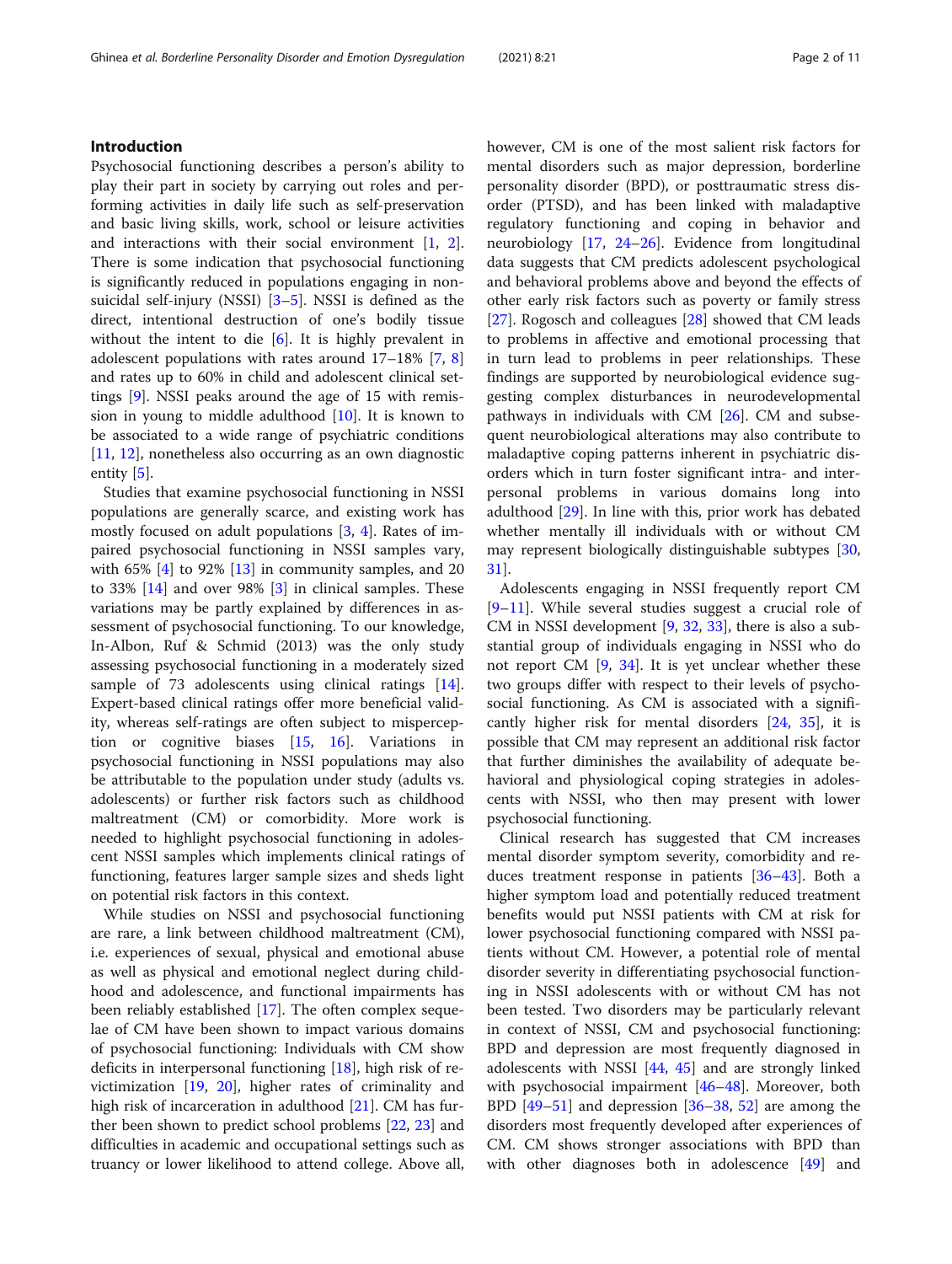adulthood [\[53](#page-9-0), [54](#page-9-0)], and more severe CM has been found to be associated with higher levels of BPD in NSSI adolescents specifically [\[55](#page-9-0)]. CM is further associated with a higher risk of developing PTSD [\[56](#page-9-0)–[58\]](#page-10-0), however, there are studies suggesting that in adolescent samples, only a low percentage (13%) of adolescents with CM meet criteria for a PTSD diagnosis [\[59\]](#page-10-0). Similarly, data from a large clinical sample shows that a PTSD diagnosis in adolescents with NSSI (and in part CM) is much less frequently reported than BPD or depression [\[45](#page-9-0)]. Still, PTSD diagnosis should be controlled for when investigating the role of BPD and depression in NSSI adolescents with or without CM.

# The present study

Considering the lack of studies examining psychosocial functioning in adolescents engaging in NSSI, our aim was to investigate psychosocial functioning in a large clinical NSSI-sample and to examine whether adolescents with or without CM may present with different levels of psychosocial functioning. In addition, we examined whether mental disorder severity may explain the difference in psychosocial functioning between those groups. We specifically focused on BPD and depression, as those disorders have been closely linked with CM but also with impairments in psychosocial functioning and are frequent in clinical samples of adolescents engaging in NSSI [[45,](#page-9-0) [46](#page-9-0), [48\]](#page-9-0). Further, we examined whether a PTSD diagnosis may explain additional variance in psychosocial functioning [\[58](#page-10-0)].

# Methods

# General procedure and study sample

Subjects for the present analyses were drawn from a consecutive clinical sample of adolescents presenting at the specialized German outpatient clinic for risk-taking and self-harm behavior (AtR!Sk; Ambulanz für Risikoverhalten und Selbstschädigung) at the Clinic for Child and Adolescent Psychiatry, Centre of Psychosocial Medicine, University of Heidelberg. AtR!Sk aims to clinically assess the engagement in risk-taking (i.e., binge-drinking, drug abuse, excessive media or internet use, promiscuity, delinquent behavior) and/or self-harm behavior (NSSI and/ or suicide attempts) in adolescents aged 12–17 in order to refer them to subsequent treatment  $[60]$ . The data were collected at baseline of the ongoing AtR!Sk cohort study, which was approved by the Ethical Committee of the Medical Faculty, Heidelberg University, Germany (Study: ID S-449/2013) in accordance to the Declaration of Helsinki. Informed and written consent was provided by adolescents and their parents or other caregivers prior to inclusion in the study. Only adolescents with NSSI-disorder according to DSM-5 (≥5 acts of NSSI in the past year) and complete data were included in the present analyses. The final sample comprised  $n = 368$  adolescents ( $n = 335$  female, 91.03%; mean age 14.92 years,  $SD = 1.43$ ). Based on the NSSI sample two sub-groups were generated: NSSI without CM (NSSI only,  $n = 107$ ) and NSSI with CM (NSSI+CM,  $n = 261$ ). The two groups did not differ on age and sex distribution, but significantly differed on school type, number of BPD and depression score (further details see results).

# Clinical assessment

# Semi-structured interviews

To assess BPD symptoms dimensionally, the German version [[61](#page-10-0)] of the Structured Clinical Interview for DSM-IV-Axis II (SCID-II; [[62\]](#page-10-0)) was used. The SCID-II is widely known to be suitable for the use in adolescents [[63\]](#page-10-0).

The German version of the Self-Injurious Thoughts and Behavior Interview (SITBI-G;  $[64]$  $[64]$ ) was used to assess NSSI and suicidal behavior. The SITBI-G shows excellent reliability and validity in adolescent samples [[64\]](#page-10-0).

The German version of the Mini-International Neuropsychiatric Interview for Children and Adolescents  $(M.I.N.I-KID 6.0; [65])$  $(M.I.N.I-KID 6.0; [65])$  $(M.I.N.I-KID 6.0; [65])$  was conducted to assess current psychiatric diagnoses. The M.I.N.I.-KID is a brief structured clinician rated diagnostic interview for DSM-IV and ICD-10 psychiatric disorders for children and adolescents aged 6–19 years and has demonstrated good re-liability and validity [[66\]](#page-10-0).

All interviews were carried out by experienced clinicians in the field of adolescent BPD. Study therapists were clinical psychologists (Master in clinical psychology) who were in training to become licensed psychotherapists, and in addition, training to become DBT-A therapists. They already completed their intermediate exams after 1.5 years. Within AtR!Sk, assessors underwent regular reliability checks. To check for inter-rater reliability, audiotaped interviews of each clinician, consisting of the M.I.N.I.-Kid, the SCID II (borderline, avoidant, dependent and antisocial personality disorder), as well as the SITBI-G were recorded. Interviews were assessed by independent second raters blind to the first raters' scores and diagnoses. Concerning the SITBI-G, very good to perfect agreements were found within the inter-rater reliability checks ( $\kappa s = 0.77 - 1.00$ ). Regarding the SCID II, diagnostic agreement for full-threshold BPD was at 93.6%.

# Self-report measures

Based on the Children's Depression Inventory [[67\]](#page-10-0) the German Depressions-Inventar für Kinder und Jugendliche (DIKJ; [\[68\]](#page-10-0)) was used as a self-report measure to assess depression symptoms in adolescents in the last 2 weeks based on diagnostic criteria for depressive disorder. The DIKJ demonstrated good validity and reliability in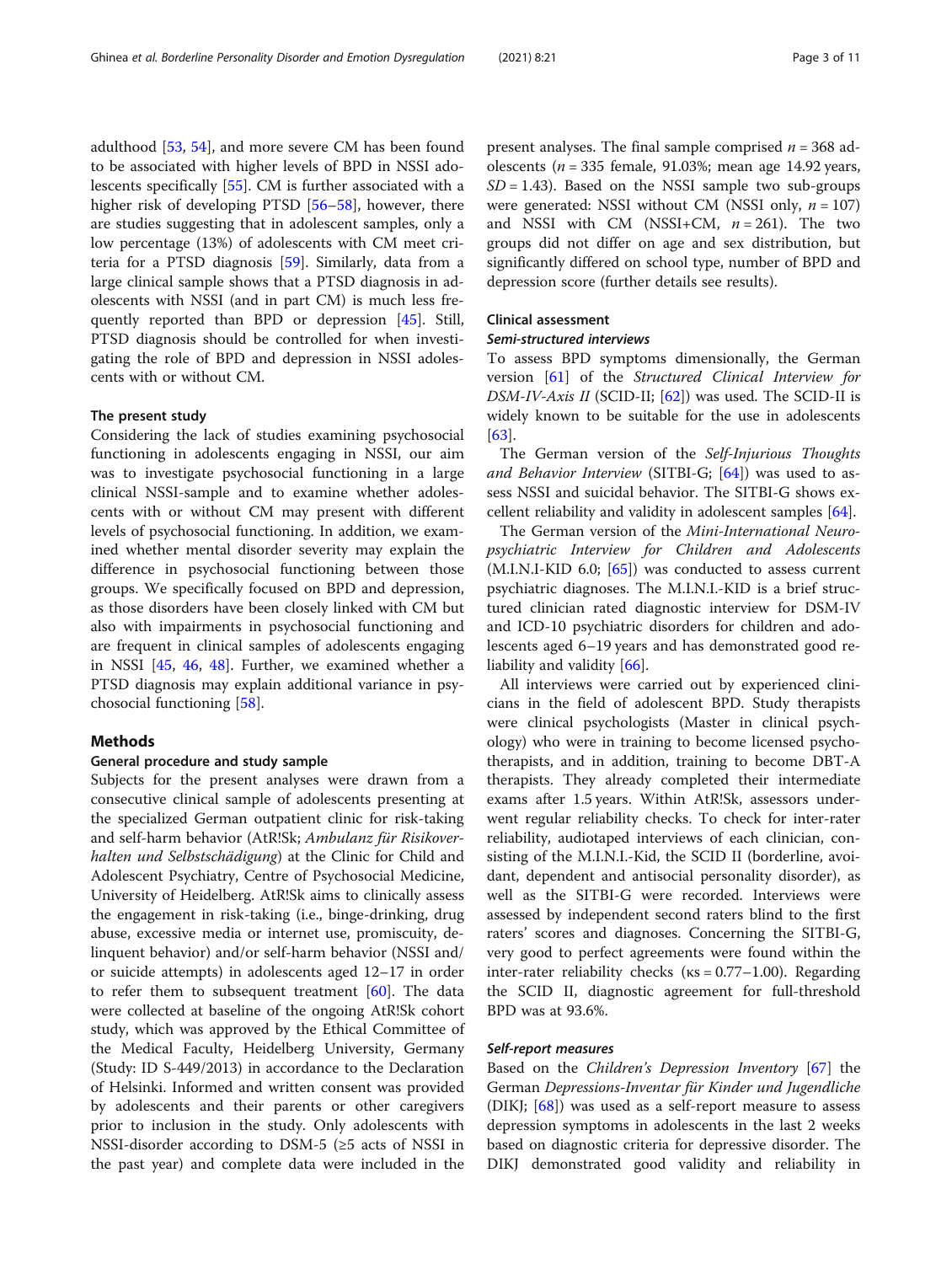clinical samples [[68\]](#page-10-0) and  $\alpha$  = 0.87 in the current sample. CM was evaluated with the German version [\[69\]](#page-10-0) of the Childhood Experience of Care and Abuse Questionnaire (CECA.Q; [\[70](#page-10-0)]). The CECA. Q assesses various types of early traumatic childhood experiences retrospectively. It describes experiences of parental antipathy, neglect, and abuse before the age of 17 years. The German version of the CECA. Q showed good internal consistency for each subscale (Cronbach's α from 0.88 to 0.92) and retest reliability (Cohen's k from 0.78 to 0.93) [[69](#page-10-0)]. For the present analyses a dichotomous variable (CM: yes/no) was generated.

# Clinical rating of psychosocial functioning

Psychological, social and occupational functioning were assessed at the end of the diagnostic interview with the Global Assessment of Functioning Scale (GAF), a numerical rating scale from 1 to 100 usually reported on the axis V of the multiaxial diagnostic system in DSM-IV [[71\]](#page-10-0). The higher the score, the better the current level of psychosocial functioning. A GAF score between 41 and 50 indicates serious symptoms (e.g., suicidal ideation, severe obsessional rituals, frequent shoplifting) or any serious impairment in social, occupational, or school functioning (e.g., no friends, unable to keep a job, cannot work). GAF scores were assessed by experienced clinicians in the field of adolescent NSSI.

# Statistical analyses

To test differences in GAF mean scores in the NSSI only and NSSI+CM groups, the two groups were compared with analysis of variance (ANOVA). Because of significant differences in sex distribution and school type these variables were added as covariates in the adjusted model (ANCOVA). To analyze whether BPD and depression severity may explain the differences in GAF scores between the two groups, first descriptive pairwise correlations between all dimensional variables (number of BPD symptoms assessed via SCID-II, depression assessed via DIKJ and GAF) and age were calculated to test for associations and confounding effects between these variables of interest. To test the effect of sex on BPD, depression and GAF point biserial correlation effect sizes were calculated. Reported p-values stem from t-tests, respectively. Šidák-correction was used for correction of multiple comparisons. Mediational hypotheses were tested by employing structural equation modelling (SEM) with maximum likelihood (ML) estimation. The model tested whether CM predicted a lower level of psychosocial functioning (lower GAF) directly and indirectly via BPD features and depression symptoms. The full model included all paths between the variables CM, BPD, depression and GAF. To adjust for PTSD we integrated categorial PTSD diagnosis in the first model. Goodness of fit (GOF) was assessed using the comparative fit index (CFI), the Tucker Lewis Index (TLI) and the root mean square error of approximation (RMSEA). RMSEA ≥0 and ≤ 0.05, CFI ≥ 0.97 and TLI ≥ 0.97 are indicators of a good model fit [[72\]](#page-10-0). Effects were tested by normal-based bootstrapped confidence intervals (CIs). All analyses were performed using Stata 15.1 (Version 15.1; StataCorp LP, College Station, TX, US) and alpha set to .05.

# Results

# Descriptive analyses

# Total sample

The total sample consisted of  $n = 368$  adolescents meeting DSM-5 criteria for NSSI. Psychiatric diagnoses within the AtR!Sk cohort were classified based on the International classification of diseases according to WHO (ICD-10; [[73\]](#page-10-0)). The most frequently met comorbid disorders were affective disorders  $(F3)$   $(n = 249,$ 67.66%, and of those  $n = 231$ , 62.77% with a current depression diagnosis), and personality disorders (F6)  $(n =$ 181, 49.18%, out of whom  $n = 137$ , 37.23% met criteria for full-threshold BPD), followed by neurotic, stressrelated, and somatoform disorders (F4)  $(n = 158, 42.93\%)$ of those  $n = 24$ , 6.52% with a PTSD diagnosis), and behavioral and emotional disorders with onset usually occurring in childhood and adolescence (F9)  $(n = 102,$ 27.72%). A mean GAF score of  $47.89$  (SD = 10.94) was reported which indicates serious symptoms. The mean number of BPD criteria in the total sample was 3.75  $(SD = 2.19)$ . The mean DIKJ score was 30.94  $(SD = 8.72)$ , corresponding to a percentile rank of 98.7.

# Subgroups

To test differences in GAF scores, the total NSSI sample was split in two subgroups: NSSI without CM (NSSI only)  $(n = 107)$  and NSSI+CM  $(n = 261)$ . Of those with CM,  $n = 93$  (25.62% of the total sample) reported sexual abuse,  $n = 211$  (58.29%) experienced antipathy from their caregivers,  $n = 154$  (42.66%) neglect and  $n = 96$  (26.30%) physical abuse. Detailed sociodemographic and clinical characteristics between the groups are reported in Table [1.](#page-4-0) The two groups did not differ regarding their sex  $(\chi^2_{(1)} = 3.13, p = 0.077)$  and age  $(F_{(1, 366)} = 0.76, p =$ 0.384), but significantly differed in school type ( $\chi^2_{(3)}$  = 14.16,  $p = 0.003$ ), number of BPD criteria met ( $F_{(1, 366)} =$ 21.68,  $p < 0.001$ ) and depression severity in the DIKJ  $(F_{(1, 366)} = 21.39, p < 0.001)$ . The NSSI+CM group endorsed more BPD criteria (4.08 vs. 2.94) and greater depression severity (32.25 vs. 27.75).

# Group differences

The mean GAF score in the NSSI only group was 50.92  $(SD = 12.13)$  vs. 46.64  $(SD = 10.18)$  in the NSSI+CM group.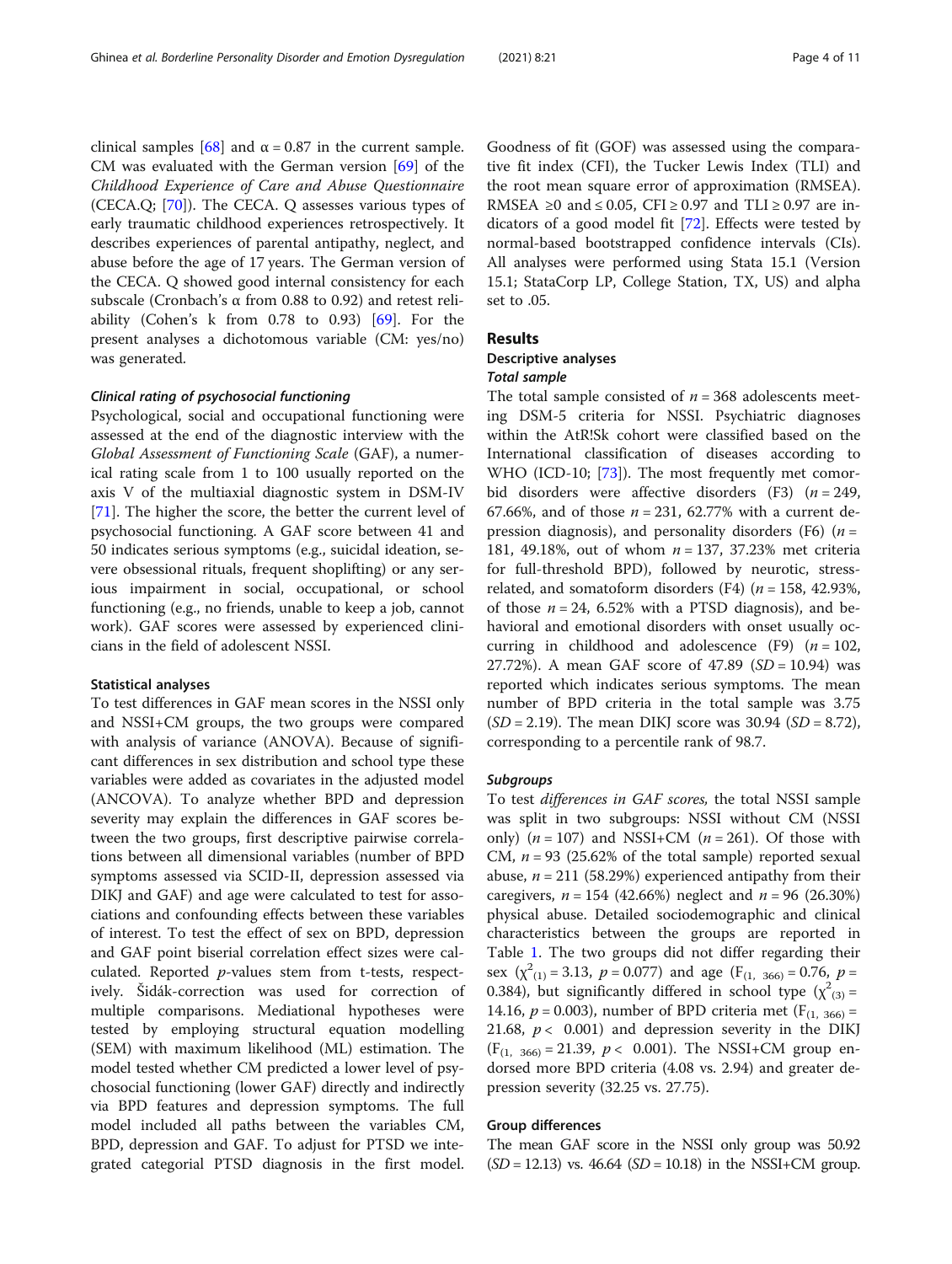|                           | NSSI only $(n = 107)$ |       | $NSSI + ACEs (n = 261)$ |       | p       |
|---------------------------|-----------------------|-------|-------------------------|-------|---------|
|                           | М                     | SD    | М                       | SD    |         |
| Age                       | 14.82                 | 1.55  | 14.97                   | 1.38  | 0.401   |
| BPD criteria              | 2.94                  | 2.05  | 4.08                    | 2.17  | < 0.001 |
| DIKJ                      | 27.75                 | 8.47  | 32.25                   | 8.49  | < 0.001 |
| GAF                       | 50.93                 | 12.13 | 46.64                   | 10.18 | < 0.001 |
|                           | Ν                     | %     | N                       | $\%$  |         |
| Females                   | 93                    | 86.92 | 242                     | 92.72 | 0.077   |
| School type <sup>a</sup>  |                       |       |                         |       | 0.003   |
| Hauptschule               | $\overline{7}$        | 6.54  | 31                      | 11.92 |         |
| Realschule                | 28                    | 26.17 | 99                      | 37.69 |         |
| Gymnasium                 | 57                    | 53.27 | 85                      | 32.69 |         |
| Other                     | 15                    | 14.02 | 46                      | 17.70 |         |
| Household composition     |                       |       |                         |       | 0.181   |
| With biological mother    | 92                    | 86.79 | 192                     | 75.89 |         |
| With other mother figure  | $\overline{4}$        | 3.78  | 11                      | 4.35  |         |
| With no mother figure     | 10                    | 9.43  | 50                      | 19.76 |         |
| With biological father    | 62                    | 60.78 | 111                     | 46.25 |         |
| With other father figure  | 11                    | 10.79 | 39                      | 16.25 |         |
| With no father figure     | 29                    | 28.43 | 90                      | 37.50 |         |
| Residential youth service | 5                     | 4.67  | 34                      | 13.03 |         |

# <span id="page-4-0"></span>**Table 1** Sociodemographic and main outcome variables within the NSSI sample

a Hauptschule: 9 years of elementary school; Realschule: 6 years of school after 4 years of elementary school, terminating with a secondary school level-I certificate; Gymnasium: 8 years of school after 4 years of elementary school, terminating with the general qualification for university entrance. Percentage scores take account of missing values

Group differences on GAF based on single data points are illustrated in Fig. 1. ANCOVA yielded significant differences between the groups on GAF with school type not adding further information as covariate ( $F_{(4)} = 4.48$ ,  $p = 0.002$ ).

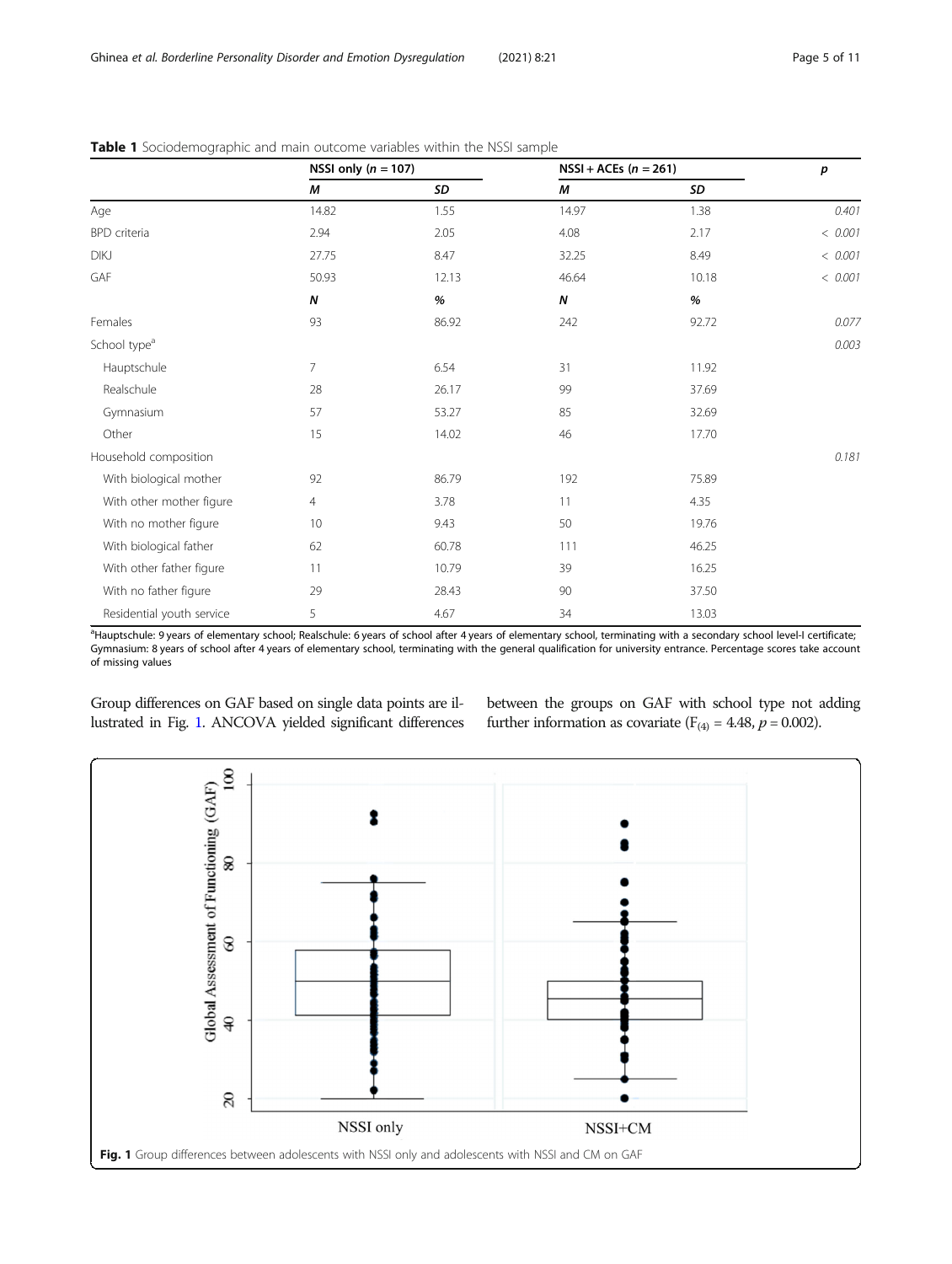# <span id="page-5-0"></span>Structural equation model

Before computing SEM, basic associations between all variables of interest (CM, BPD, depression, GAF) and possible confounding variables (sex, age) were tested. Pairwise correlation analysis yielded significant correlation between BPD, depression and GAF. Age was associated with number of BPD criteria and GAF but not with depression. Point biserial correlation showed significant effects of CM on all other variables of interest. Sex was associated with depression but not with BPD and GAF. Šidákcorrected correlation coefficients, point biserial effect sizes and respective p-values are reported in Table [2](#page-6-0).

Based on the NSSI sample the first model (2.1) included all direct paths between the variables CM, BPD, depression and GAF. To account for confounding effects, covariance between BPD and depression was added to the model and additional paths from sex  $\rightarrow$  depression and age  $\rightarrow$  BPD/GAF. An additional model integrating PTSD diagnosis as a third potential mediator neither revealed a significant effect for PTSD nor did it

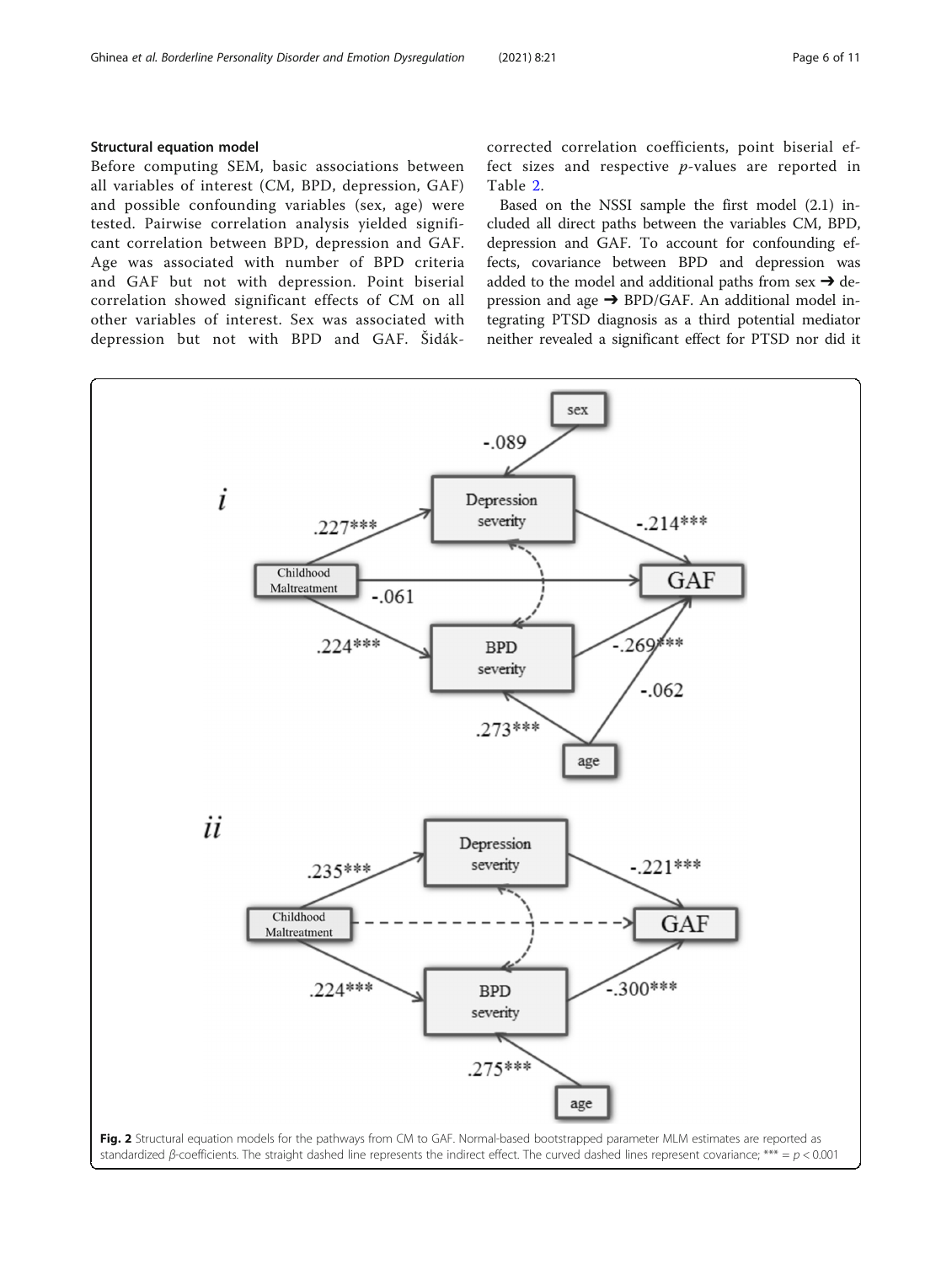<span id="page-6-0"></span>explain additional variance in the data; thus, PTSD was renounced in the final model.

CM directly predicted BPD and depression severity. BPD and depression severity further directly predicted GAF. The direct pathway from CM to GAF did not reach significance in this model. Sex had no influence on depression and age was only associated with BPD but not with GAF. The model provided a good fit  $(CFI =$ 0.998, TLI =  $0.991$ , RMSEA =  $0.018$ ). In the next step, non-significant paths were eliminated for parsimony (model 2.2). All the ML-based parameter estimates were statistically significant ( $p < 0.001$ ). CM predicted GAF only indirectly via BPD symptoms and depression severity. Model 2.2 yielded better GOF than model i (CFI = 0.999, TLI = 0.997, RMSEA < 0.012). Standardized coefficients and CIs are reported in Table 3. The computed SEMs are illustrated in Fig. [2](#page-5-0).

# Model with categorical diagnoses

In order to validate the results from SEM, linear regression analyses with CM as predictor for GAF were calculated in the total sample. CM significantly predicted GAF in the regression model  $(F_{(1,338)} = 9.54, p = .002)$ . However, when categorical BPD and current depression diagnoses were taken into the regression model as covariates, CM as predictor for GAF had no significant value ( $\beta$  = -1.94, t = -1.51, p = .133) compared to BPD ( $\beta$  = -6.87, t =  $-$  5.75,  $p < .001$ ) and depression ( $\beta$  =  $-$  4.11, t =  $-3.50, p = .001$ ), with the model itself yielding a significant result  $(F_{(3,336)} = 17.62, p < .001)$ . Adding sex and school type as covariates did not significantly add further explanation of variance.

# Discussion

Our results demonstrate that adolescents with NSSI and CM have significantly lower levels of psychosocial

Table 2 Pairwise correlation (r) matrix and point biserial correlation  $(r_{\rm ob})$  effect sizes

| $-$ pp.          |            |             |             |
|------------------|------------|-------------|-------------|
| <b>Variables</b> | <b>BPD</b> | <b>DIKJ</b> | <b>GAF</b>  |
| Pairwise         |            |             |             |
| Age              | $0.282***$ | $-0.006$    | $-0.139*$   |
| <b>BPD</b>       |            | $0.242***$  | $-0.353***$ |
| <b>DIKJ</b>      |            |             | $-0.293***$ |
| GAF              |            |             |             |
| Point-biserial   |            |             |             |
| <b>CM</b>        | $.236***$  | $.235***$   | $-178***$   |
| Sex              | 0.073      | $0.127*$    | $-0.013$    |

CM=childhood maltreatment, DIKJ = Depressionsinventar für Kinder- und Jugendliche (depression inventory for children and adolescents), BPD = borderline personality disorder,  $GAF =$  global assessment of functioning  $***=p$  < 0.001,  $*=p$  < 0.05

| confidence intervals (CIs) for the structural equation models |          |       |         |          |        |
|---------------------------------------------------------------|----------|-------|---------|----------|--------|
|                                                               | β        | SD    | р       | 95% CI   |        |
| 2.1                                                           |          |       |         |          |        |
| <b>BPD</b>                                                    |          |       |         |          |        |
| <b>CM</b>                                                     | 0.224    | 0.045 | < 0.001 | 0.136    | 0.312  |
| age                                                           | 0.273    | 0.042 | < 0.001 | 0.190    | 0.355  |
| Depression                                                    |          |       |         |          |        |
| <b>CM</b>                                                     | 0.227    | 0.043 | < 0.001 | 0.143    | 0.311  |
| sex                                                           | $-0.089$ | 0.465 | 0.056   | $-0.180$ | 0.002  |
| GAF                                                           |          |       |         |          |        |
| <b>BPD</b>                                                    | $-0.269$ | 0.050 | < 0.001 | $-0.366$ | $-0.1$ |

Table 3 Bootstrapped standardized β-coefficients and

| BPD        |          |       |         |          |          |
|------------|----------|-------|---------|----------|----------|
| <b>CM</b>  | 0.224    | 0.045 | < 0.001 | 0.136    | 0.312    |
| age        | 0.273    | 0.042 | < 0.001 | 0.190    | 0.355    |
| Depression |          |       |         |          |          |
| <b>CM</b>  | 0.227    | 0.043 | < 0.001 | 0.143    | 0.311    |
| sex        | $-0.089$ | 0.465 | 0.056   | $-0.180$ | 0.002    |
| GAF        |          |       |         |          |          |
| <b>BPD</b> | $-0.269$ | 0.050 | < 0.001 | $-0.366$ | $-0.172$ |
| Depression | $-0.214$ | 0.522 | < 0.001 | $-0.316$ | $-0.111$ |
| <b>CM</b>  | $-0.061$ | 0.059 | 0.297   | $-0.176$ | 0.054    |
| age        | $-0.062$ | 0.043 | 0.148   | $-0.145$ | 0.022    |
| 2.2        |          |       |         |          |          |
| <b>BPD</b> |          |       |         |          |          |
| <b>CM</b>  | 0.224    | 0.055 | < 0.001 | 0.116    | 0.332    |
| age        | 0.275    | 0.038 | < 0.001 | 0.200    | 0.349    |
| Depression |          |       |         |          |          |
| <b>CM</b>  | 0.235    | 0.058 | < 0.001 | 0.122    | 0.348    |
| GAF        |          |       |         |          |          |

functioning (lower GAF scores) than adolescents engaging in NSSI who do not report CM. They also suggest that CM is indirectly linked with lower psychosocial functioning such that severity of BPD and depression (but not PTSD) explains the differences in psychosocial functioning in NSSI adolescents with vs. without CM. Thus, our findings are in line with prior work suggesting that individuals with mental disorder and additional CM differ from individuals without CM in their level of functioning [[30](#page-9-0), [31\]](#page-9-0), and that these differences can be explained by different symptom profiles and more severe mental disorder [\[38](#page-9-0)–[40,](#page-9-0) [43,](#page-9-0) [51,](#page-9-0) [74](#page-10-0)]. They contribute to the ongoing debate as to whether mentally ill individuals presenting with CM and those with the same mental disorder but without CM may represent specific ecophenotypes [\[39](#page-9-0)] but may rather suggest that CM is associated with higher illness severity of specific disorders.

BPD <sup>−</sup>0.300 0.042 < 0.001 <sup>−</sup>0.383 <sup>−</sup>0.216 Depression <sup>−</sup>0.221 0.054 < 0.001 <sup>−</sup>0.327 <sup>−</sup>0.114

Our study suggests that patients who report both NSSI and CM present with higher levels of BPD symptoms and depression severity and lower GAF scores. CM are uncontrollable and painful events that undermine the child's development of functional coping patterns, that are associated with cognitive and affective processing biases like hyperarousal or biased attention towards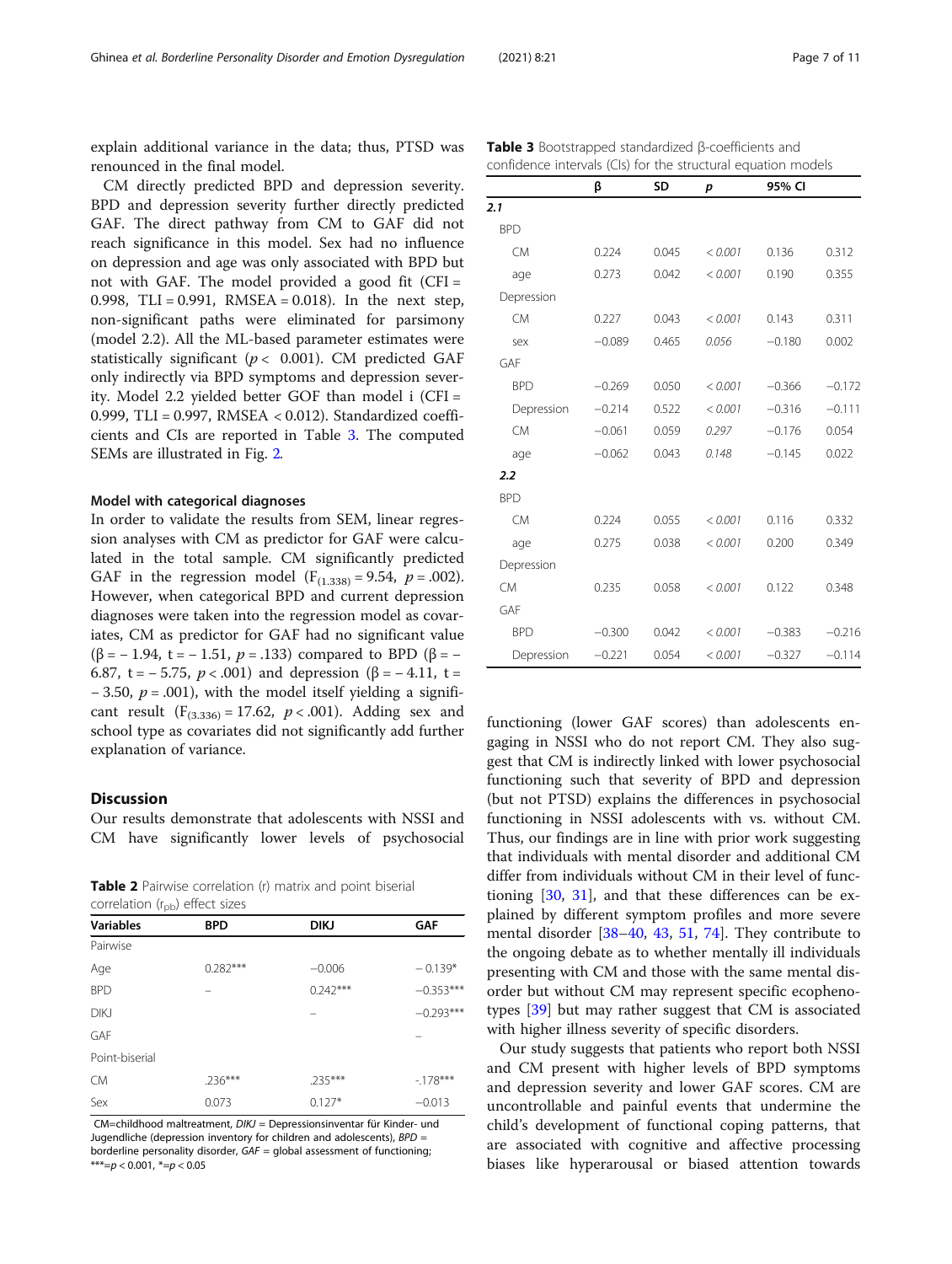Besides its contribution to the accumulation of dysfunctional emotion regulation strategies, CM contributes to a range of further problems such as retraumatization, adverse environments and bullying experiences [\[78](#page-10-0)–[81\]](#page-10-0) that can further fuel emotional and behavioral problems in already vulnerable adolescents, contributing to more severe conditions that are associated with significantly poorer functioning. Thus, CM may serve as an amplifying factor for higher levels of distress and lower levels of functioning in NSSI adolescents that are already at risk.

Our findings indicate that severity of BPD and depression is independently linked with psychosocial functioning and that both disorders equally explain variance in psychosocial functioning. Both disorders are strongly linked with poor emotion regulation [\[82](#page-10-0), [83](#page-10-0)] and associated with impaired psychosocial functioning [[46](#page-9-0)–[48](#page-9-0)]. Future studies should examine whether emotion dysregulation may be a common factor explaining the relevance of both disorders with regard to psychosocial functioning. A PTSD diagnosis did not explain further variance in the model. Prior work has suggested that a relatively low percentage of adolescents who report CM also meet criteria for PTSD, whereas BPD and depression seem to be more frequently diagnosed in adolescents with NSSI [\[45,](#page-9-0) [59](#page-10-0)] In line with this, in the current sample, 62.8% had a diagnosis of depression and 37.0% had a diagnosis of BPD, whereas only 6.52% of patients had a diagnosis of PTSD. This low prevalence of PTSD in our and other samples may be due to the nature of traumatic experiences assessed: Our assessment using the CECA. Q was mainly focused on chronic and enduring childhood adversity within the family environment (Complex or Type-II trauma), which has been shown to be specifically associated with depression and personality disorder development and may not be as strongly associated with PTSD [\[24,](#page-9-0) [35](#page-9-0), [38](#page-9-0), [49](#page-9-0), [52](#page-9-0)]. The discussion around diagnosing a trauma-related disorder in patients with complex CM is an issue of intense scientific debate [\[84\]](#page-10-0). After the notion of a separate trauma-related disorder for patients suffering from complex trauma was rejected in the DSM, the emergence of the diagnosis of "complex PTSD" in the new ICD-11 will certainly give new impulses. However, it would have been very interesting to be able to examine the effects of complex PTSD in our sample. Unfortunately, we did not implement measures to assess of this specific symptom profile in order to be able to include the respective information in our models.

# Limitations

The cross-sectional nature of our study does not permit causal interpretations. Future studies would benefit from longitudinal designs that allowed to draw conclusions about the effects of CM on the development and severity of mental disorders and psychosocial functioning over time. Further, we implemented only one index of psychosocial functioning, the GAF. There have been some concerns regarding the GAF's reliability and validity [[75](#page-10-0), [85\]](#page-10-0). When the present study was designed in 2013, the GAF was chosen based on its widespread use as a clinical rating tool within the DSM-IV. Future studies should implement measures with more satisfying psychometric properties. Adolescents' CM assessment was based on retrospective self-reports that could reflect bias of autobiographical memory rather than the influence of the event per se. A recent meta-analysis pointed out that there is poor agreement between prospective and retrospective measures of CM, and that those two types of measures identify largely different groups of individuals [[86\]](#page-10-0). At the same time, studies report that prospectively and retrospectively assessed CM seems to be linked with similarly elevated risk of mental disorder, suggesting a robust effect of CM in both types of measures [[24](#page-9-0), [87](#page-10-0)]. We further did not assess at what age exactly maltreatment experiences occurred. Prior work has indicated that individuals with experiences of maltreatment before the age of 12 are at higher risk for depression, while those experiencing maltreatment after 12 years are at higher risk for PTSD [\[88](#page-10-0)]. Further, childhood maltreatment between three and five years of age is associated with more adverse mental health outcomes in adulthood than maltreatment earlier or later in childhood [\[74](#page-10-0)]. These findings highlight the importance of sensitive time periods and their prognostic influence on mental disorder that should be implemented in future research designs. Further, our analyses were based on a dichotomous (yes/no) CM variable that does not specify distinct types and severity of maltreatment events. Research shows that different forms of childhood maltreatment predict unique variance in emotion regulation strategies [[89\]](#page-10-0) that could specifically be associated with mental disorder. Yet, the aim of the study was to investigate a global effect of CM without a focus on a potential dose-response-relationship.

It should be mentioned that the sample was predominantly female. Further research should address if the reported associations may vary depending on sex. Unfortunately, the small number of male adolescents in our sample did not permit these additional analyses. Lastly, our sample consisted of individuals with NSSI disorder, and comorbidity was rather high. We based our analyses on the most frequently reported disorders, BPD and depression, and further included PTSD, however, other psychiatric disorders such as anxiety might have influenced our findings. Further research could examine whether the reported findings can be replicated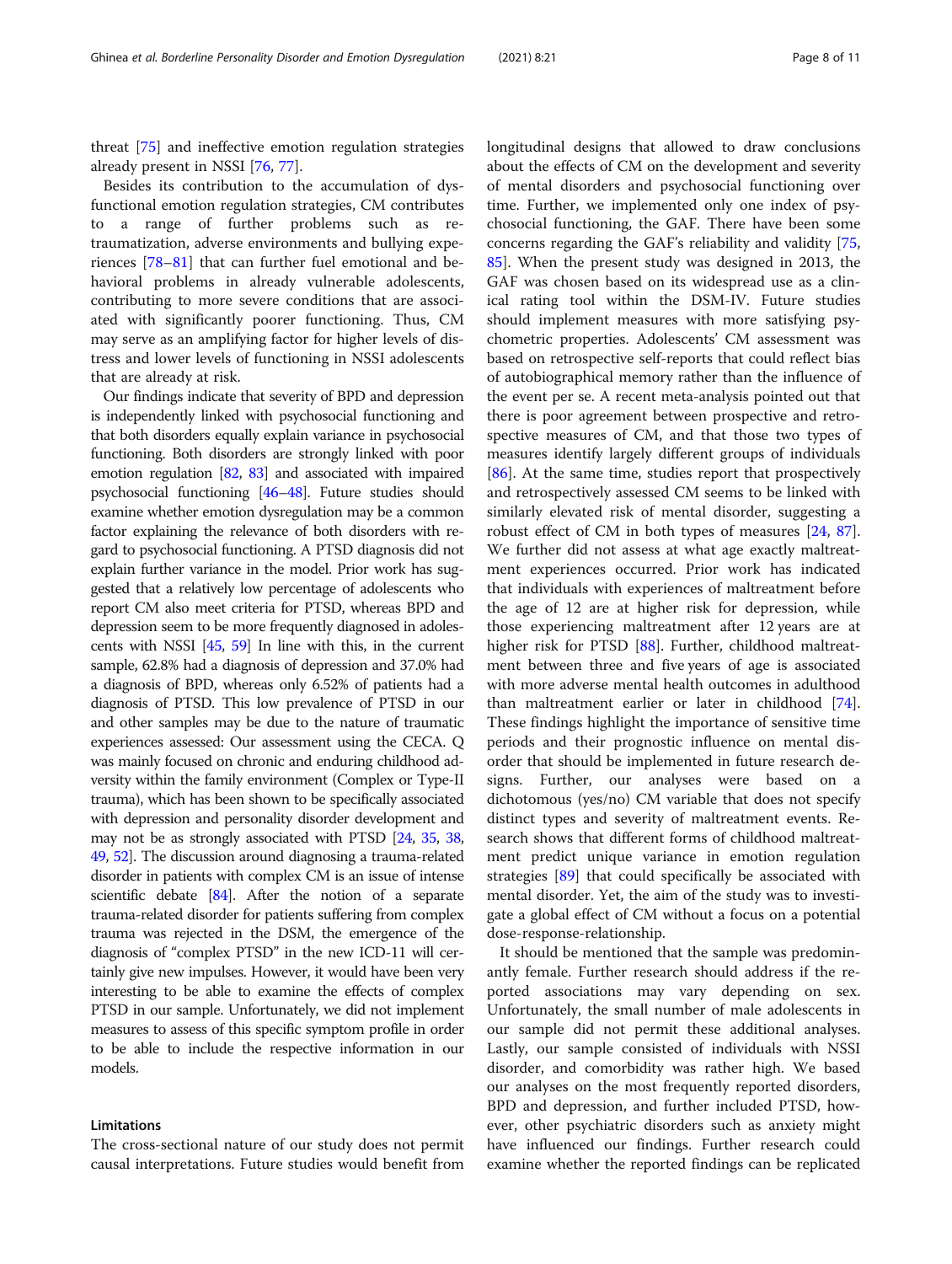<span id="page-8-0"></span>in samples with a different distribution of comorbid

Received: 9 November 2020 Accepted: 31 May 2021 Published online: 01 July 2021

# Conclusion

disorders.

To the best of our knowledge, this is the first study to investigate the association of CM and psychosocial functioning in a large clinical sample of adolescents with NSSI which further implemented clinical expert ratings of psychosocial functioning. Our results implicate that clinicians need to be aware that additional CM may render adolescents with NSSI more vulnerable for more severe disorders and thus lower psychosocial functioning. Specifically, BPD and depression should be targeted in order to support NSSI patients and increase psychosocial functioning. Specialized treatments for adolescents such as dialectical-behavioral therapy (DBT-A) or mentalization-based therapy (MBT-A) are reported to be effective in reducing symptoms of emotion dysregulation, depression and interpersonal problems in these clinical populations [\[90](#page-10-0), [91\]](#page-10-0). Furthermore, promising effects of a short-term intervention on NSSI with similar effect sizes have recently been published [\[92\]](#page-10-0). BPD and depression are treatable, and therapeutic interventions may buffer adverse effects of CM in adolescents with NSSI.

# Acknowledgements

Not applicable.

# Authors´ contributions

Michael Kaess designed the study and wrote the protocol. Denisa Ghinea, Anna Fuchs and Julian Koenig were involved in the implementation and recruitment of the study. Peter Parzer undertook the statistical analysis, and Denisa Ghinea wrote the first draft of the manuscript. Anna Fuchs, Julian Koenig, Franz Resch and Michael Kaess corrected and revised the first and final drafts. All authors contributed to and have approved the final manuscript.

# Funding

We gratefully acknowledge the financial support of the AtR!Sk-cohort study provided by the Dietmar Hopp Foundation (grant number 23011121).

# Availability of data and materials

The datasets used and/or analyzed during the current study are available from the corresponding author on reasonable request.

# **Declarations**

# Ethics approval and consent to participate

The data were collected at baseline of the ongoing AtR!Sk cohort study, which was approved by the Ethical Committee of the Medical Faculty, Heidelberg University, Germany (Study: ID S-449/2013) in accordance to the Declaration of Helsinki. Informed and written consent was provided by adolescents and their parents or other caregivers prior to inclusion in the study.

# Consent for publication

Not applicable.

# Competing interests

The authors were independent of the funders in all aspects of study design, data analysis, and writing of this manuscript and have no competing of interest to declare.

### References

- 1. Ro E, Clark LA. Psychosocial functioning in the context of diagnosis: assessment and theoretical issues. Psychol Assess. 2009;21(3):313–24. [https://](https://doi.org/10.1037/a0016611) [doi.org/10.1037/a0016611](https://doi.org/10.1037/a0016611).
- 2. Skodol AE. Impact of personality pathology on psychosocial functioning. Curr Opin Psychol. 2018;21:33–8. [https://doi.org/10.1016/j.copsyc.2017.09.](https://doi.org/10.1016/j.copsyc.2017.09.006) [006.](https://doi.org/10.1016/j.copsyc.2017.09.006)
- 3. Washburn JJ, Potthoff LM, Juzwin KR, Styer DM. Assessing DSM-5 nonsuicidal self-injury disorder in a clinical sample. Psychol Assess. 2015; 27(1):31–41. <https://doi.org/10.1037/pas0000021>.
- 4. Andover MS. Non-suicidal self-injury disorder in a community sample of adults. Psychiatry Res. 2014;219(2):305–10. [https://doi.org/10.1016/j.](https://doi.org/10.1016/j.psychres.2014.06.001) [psychres.2014.06.001.](https://doi.org/10.1016/j.psychres.2014.06.001)
- 5. In-Albon T. Nonsuicidal self-injury in adolescents. Eur Psychol. 2015;20(3): 167–75. <https://doi.org/10.1027/1016-9040/a000229>.
- 6. American Psychiatric Association. Diagnostic and statistical manual of mental disorders. 5th ed. Washington, DC: Author; 2013.
- 7. Muehlenkamp JJ, Claes L, Havertape L, Plener PL. International prevalence of adolescent non-suicidal self-injury and deliberate self-harm. Child Adolesc Psychiatry Ment Health. 2012;6:10.
- 8. Swannell SV, Martin GE, Page A, Hasking P, John NJS. Prevalence of nonsuicidal self-injury in nonclinical samples: systematic review, metaanalysis and meta-regression. Suicide Life Threat Behav. 2014;44(3):273–303. <https://doi.org/10.1111/sltb.12070>.
- 9. Kaess M, Parzer P, Mattern M, Plener PL, Bifulco A, Resch F, et al. Adverse childhood experiences and their impact on frequency, severity, and the individual function of nonsuicidal self-injury in youth. Psychiatry Res. 2013; 206(2–3):265–72. [https://doi.org/10.1016/j.psychres.2012.10.012.](https://doi.org/10.1016/j.psychres.2012.10.012)
- 10. Plener PL, Schumacher TS, Munz LM, Groschwitz RC. The longitudinal course of non-suicidal self-injury and deliberate self-harm: a systematic review of the literature. Borderline Personal Disord Emot Dysregulation. 2015;2(1):2. <https://doi.org/10.1186/s40479-014-0024-3>.
- 11. Glenn CR, Klonsky ED. Nonsuicidal self-injury disorder: an empirical investigation in adolescent psychiatric patients. J Clin Child Adolesc Psychol Off J Soc Clin Child Adolesc Psychol Am Psychol Assoc Div 53. 2013;42(4): 496–507.
- 12. Nock MK, Joiner TE, Gordon KH, Lloyd-Richardson E, Prinstein MJ. Nonsuicidal self-injury among adolescents: diagnostic correlates and relation to suicide attempts. Psychiatry Res. 2006;144(1):65–72. [https://doi.org/10.1016/j.](https://doi.org/10.1016/j.psychres.2006.05.010) [psychres.2006.05.010.](https://doi.org/10.1016/j.psychres.2006.05.010)
- 13. Zetterqvist M, Lundh L-G, Dahlström Ö, Svedin CG. Prevalence and function of non-suicidal self-injury (NSSI) in a community sample of adolescents, using suggested DSM-5 criteria for a potential NSSI disorder. J Abnorm Child Psychol. 2013;41(5):759–73. [https://doi.org/10.1007/s10802-013-9712-5.](https://doi.org/10.1007/s10802-013-9712-5)
- 14. In-Albon T, Ruf C, Schmid M. Proposed diagnostic criteria for the DSM-5 of nonsuicidal self-injury in female adolescents: diagnostic and clinical correlates. Psychiatry J. 2013;2013:159208.
- 15. Möller HJ. Rating depressed patients: observer- vs self-assessment. Eur Psychiatry. 2000;15(3):160–72. [https://doi.org/10.1016/S0924-9338\(00\)00229-7.](https://doi.org/10.1016/S0924-9338(00)00229-7)
- 16. Myers K, Winters NC. Ten-year review of rating scales. I: overview of scale functioning, psychometric properties, and selection. J Am Acad Child Adolesc Psychiatry. 2002;41(2):114–22. [https://doi.org/10.1097/00004583-2](https://doi.org/10.1097/00004583-200202000-00004) [00202000-00004](https://doi.org/10.1097/00004583-200202000-00004).
- 17. Carr CP, Martins CMS, Stingel AM, Lemgruber VB, Juruena MF. The role of early life stress in adult psychiatric disorders: a systematic review according to childhood trauma subtypes. J Nerv Ment Dis. 2013;201(12):1007–20. <https://doi.org/10.1097/NMD.0000000000000049>.
- 18. Bolger KE, Patterson CJ. Developmental pathways from child maltreatment to peer rejection. Child Dev. 2001;72(2):549–68. [https://doi.org/10.1111/14](https://doi.org/10.1111/1467-8624.00296) [67-8624.00296.](https://doi.org/10.1111/1467-8624.00296)
- 19. Ports KA, Ford DC, Merrick MT. Adverse childhood experiences and sexual victimization in adulthood. Child Abuse Negl. 2016;51:313–22. [https://doi.](https://doi.org/10.1016/j.chiabu.2015.08.017) [org/10.1016/j.chiabu.2015.08.017](https://doi.org/10.1016/j.chiabu.2015.08.017).
- 20. Finkelhor D, Ormrod RK, Turner HA. Re-victimization patterns in a national longitudinal sample of children and youth. Child Abuse Negl. 2007;31(5): 479–502. <https://doi.org/10.1016/j.chiabu.2006.03.012>.
- 21. Wolff N, Shi J. Childhood and adult trauma experiences of incarcerated persons and their relationship to adult behavioral health problems and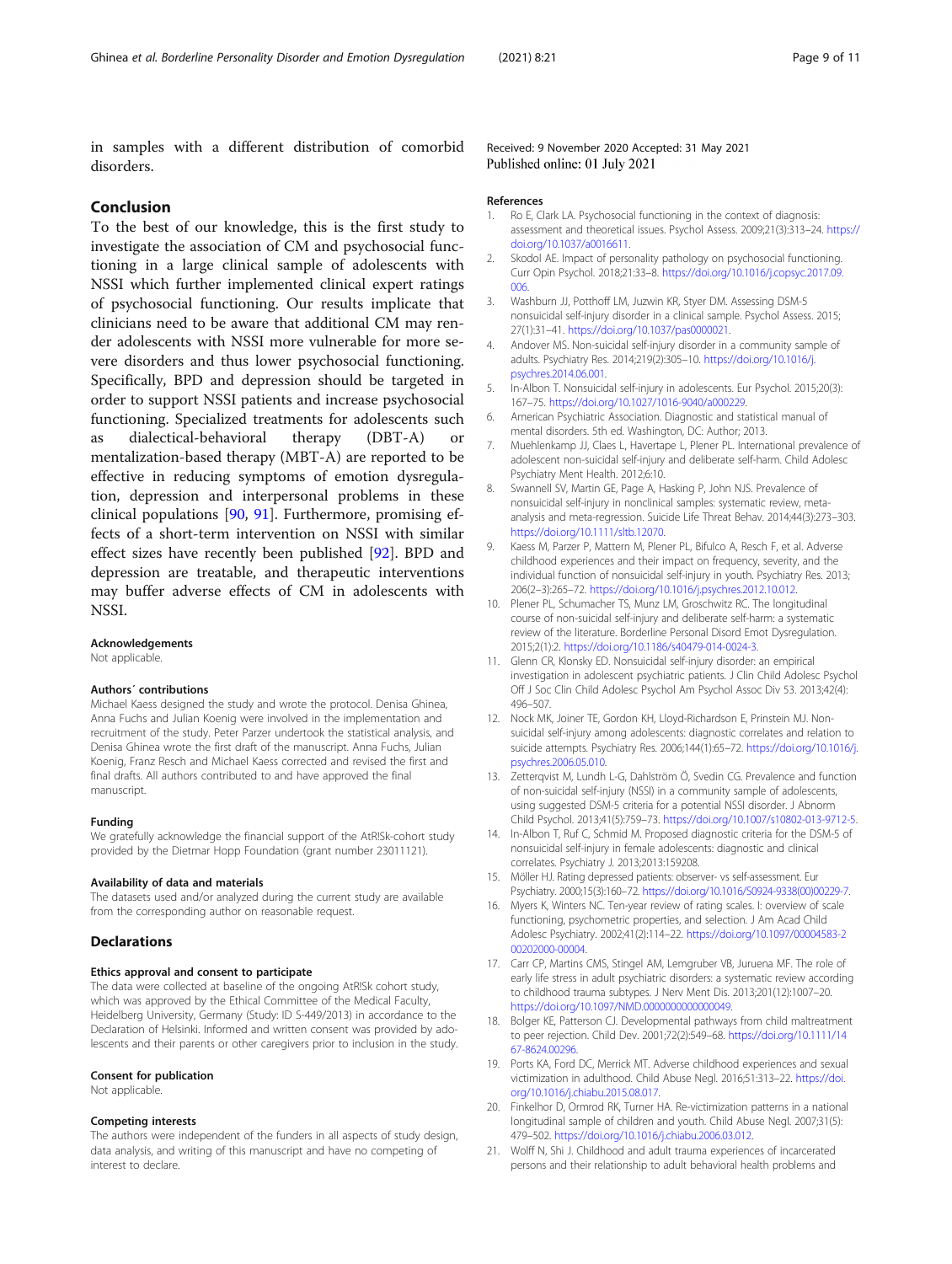<span id="page-9-0"></span>treatment. Int J Environ Res Public Health. 2012;9(5):1908–26. [https://doi.](https://doi.org/10.3390/ijerph9051908) [org/10.3390/ijerph9051908.](https://doi.org/10.3390/ijerph9051908)

- 22. Iachini AL, Petiwala AF, DeHart DD. Examining adverse childhood experiences among students repeating the ninth grade: implications for school dropout prevention. Child Sch. 2016;38(4):218–27. [https://doi.org/1](https://doi.org/10.1093/cs/cdw029) [0.1093/cs/cdw029.](https://doi.org/10.1093/cs/cdw029)
- 23. Porche MV, Fortuna LR, Lin J, Alegria M. Childhood trauma and psychiatric disorders as correlates of school dropout in a National Sample of young adults. Child Dev. 2011;82(3):982–98. <https://doi.org/10.1111/j.1467-8624.2010.01534.x>.
- 24. Norman RE, Byambaa M, De R, Butchart A, Scott J, Vos T. The long-term health consequences of child physical abuse, emotional abuse, and neglect: a systematic review and meta-analysis. PLoS Med. 2012;9(11):e1001349. [https://doi.org/10.1371/journal.pmed.1001349.](https://doi.org/10.1371/journal.pmed.1001349)
- 25. Gruhn MA, Compas BE. Effects of maltreatment on coping and emotion regulation in childhood and adolescence: a meta-analytic review. Child Abuse Negl. 2020;103(104446).
- 26. McCrory E, De Brito SA, Viding E. Research review: the neurobiology and genetics of maltreatment and adversity. J Child Psychol Psychiatry. 2010; 51(10):1079–95. <https://doi.org/10.1111/j.1469-7610.2010.02271.x>.
- 27. Lansford JE, Dodge KA, Pettit GS, Bates JE, Crozier J, Kaplow J. A 12-year prospective study of the long-term effects of early child physical maltreatment on psychological, behavioral, and academic problems in adolescence. Arch Pediatr Adolesc Med. 2002;156(8):824–30. [https://doi.](https://doi.org/10.1001/archpedi.156.8.824) [org/10.1001/archpedi.156.8.824](https://doi.org/10.1001/archpedi.156.8.824).
- 28. Rogosch FA, Cicchetti D, Aber JL. The role of child maltreatment in early deviations in cognitive and affective processing abilities and later peer relationship problems. Dev Psychopathol. 1995 ed;7(4):591–609.
- 29. Shonkoff JP, Garner AS. The committee on psychosocial aspects of child and family health C on EC, Siegel BS, dobbins MI, earls MF, et al. the lifelong effects of early childhood adversity and toxic stress. Pediatrics. 2012;129(1): e232–46. [https://doi.org/10.1542/peds.2011-2663.](https://doi.org/10.1542/peds.2011-2663)
- 30. Heim C, Newport DJ, Mletzko T, Miller AH, Nemeroff CB. The link between childhood trauma and depression: insights from HPA axis studies in humans. Psychoneuroendocrinology. 2008;33(6):693–710. [https://doi.org/1](https://doi.org/10.1016/j.psyneuen.2008.03.008) [0.1016/j.psyneuen.2008.03.008.](https://doi.org/10.1016/j.psyneuen.2008.03.008)
- 31. Schiweck C, Piette D, Berckmans D, Claes S, Vrieze E. Heart rate and high frequency heart rate variability during stress as biomarker for clinical depression. A systematic review. Psychol Med. 2019;49(2):200–11. [https://doi.](https://doi.org/10.1017/S0033291718001988) [org/10.1017/S0033291718001988.](https://doi.org/10.1017/S0033291718001988)
- 32. Martin J, Bureau J-F, Cloutier P, Lafontaine M-F. A comparison of invalidating family environment characteristics Between University students engaging in Self-Injurious Thoughts & Actions and non-self-Injuring University students. J Youth Adolesc. 2011;40(11):1477–88. [https://doi.org/10.1007/s10964-011-](https://doi.org/10.1007/s10964-011-9643-9) [9643-9.](https://doi.org/10.1007/s10964-011-9643-9)
- 33. Thomassin K, Shaffer A, Madden A, Londino DL. Specificity of childhood maltreatment and emotion deficit in nonsuicidal self-injury in an inpatient sample of youth. Psychiatry Res. 2016;244:103–8.
- 34. Isohookana R, Riala K, Hakko H, Räsänen P. Adverse childhood experiences and suicidal behavior of adolescent psychiatric inpatients. Eur Child Adolesc Psychiatry. 2013;22(1):13–22. <https://doi.org/10.1007/s00787-012-0311-8>.
- 35. Li M, D'Arcy C, Meng X. Maltreatment in childhood substantially increases the risk of adult depression and anxiety in prospective cohort studies: systematic review, meta-analysis, and proportional attributable fractions. Psychol Med. 2016;46(4):717–30. [https://doi.org/10.1017/S0033291715002](https://doi.org/10.1017/S0033291715002743) [743.](https://doi.org/10.1017/S0033291715002743)
- 36. Widom CS, DuMont K, Czaja SJ. A prospective investigation of major depressive disorder and comorbidity in abused and neglected children grown up. Arch Gen Psychiatry. 2007;64(1):49–56. [https://doi.org/10.1001/a](https://doi.org/10.1001/archpsyc.64.1.49) [rchpsyc.64.1.49.](https://doi.org/10.1001/archpsyc.64.1.49)
- 37. Danese A, Moffitt TE, Harrington H, Milne BJ, Polanczyk G, Pariante CM, et al. Adverse childhood experiences and adult risk factors for age-related disease: depression, inflammation, and clustering of metabolic risk markers. Arch Pediatr Adolesc Med. 2009;163(12):1135–43. [https://doi.org/10.1001/a](https://doi.org/10.1001/archpediatrics.2009.214) [rchpediatrics.2009.214](https://doi.org/10.1001/archpediatrics.2009.214).
- 38. Felitti VJ, Anda RF, Nordenberg D, Williamson DF, Spitz AM, Edwards V, et al. Relationship of childhood abuse and household dysfunction to many of the leading causes of death in adults. The adverse childhood experiences (ACE) study. Am J Prev Med. 1998;14(4):245–58. [https://doi.org/10.1016/S0749-3](https://doi.org/10.1016/S0749-3797(98)00017-8) [797\(98\)00017-8](https://doi.org/10.1016/S0749-3797(98)00017-8).
- 39. Teicher MH, Samson JA. Childhood maltreatment and psychopathology: a case for ecophenotypic variants as clinically and Neurobiologically distinct

subtypes. Am J Psychiatry. 2013;170(10):1114–33. [https://doi.org/10.1176/a](https://doi.org/10.1176/appi.ajp.2013.12070957) [ppi.ajp.2013.12070957.](https://doi.org/10.1176/appi.ajp.2013.12070957)

- 40. Agnew-Blais J, Danese A. Childhood maltreatment and unfavourable clinical outcomes in bipolar disorder: a systematic review and meta-analysis. Lancet Psychiatry. 2016;3(4):342–9. [https://doi.org/10.1016/S2215-0366\(15\)00544-1](https://doi.org/10.1016/S2215-0366(15)00544-1).
- 41. Harkness KL, Wildes JE. Childhood adversity and anxiety versus dysthymia co-morbidity in major depression. Psychol Med. 2002;32(7):1239–49. [https://](https://doi.org/10.1017/S0033291702006177) [doi.org/10.1017/S0033291702006177](https://doi.org/10.1017/S0033291702006177).
- 42. Hovens JGFM, Giltay EJ, Wiersma JE, Spinhoven P, Penninx BWJH, Zitman FG. Impact of childhood life events and trauma on the course of depressive and anxiety disorders. Acta Psychiatr Scand. 2012;126(3):198–207. [https://doi.](https://doi.org/10.1111/j.1600-0447.2011.01828.x) [org/10.1111/j.1600-0447.2011.01828.x](https://doi.org/10.1111/j.1600-0447.2011.01828.x).
- 43. Nanni V, Uher R, Danese A. Childhood maltreatment predicts unfavorable course of illness and treatment outcome in depression: a meta-analysis. Am J Psychiatry. 2012;169(2):141–51. [https://doi.org/10.1176/appi.ajp.2011.1102](https://doi.org/10.1176/appi.ajp.2011.11020335) [0335](https://doi.org/10.1176/appi.ajp.2011.11020335).
- 44. Groschwitz RC, Plener PL, Kaess M, Schumacher T, Stoehr R, Boege I. The situation of former adolescent self-injurers as young adults: a follow-up study. BMC Psychiatry. 2015;15(1):160. <https://doi.org/10.1186/s12888-015-0555-1>.
- 45. Ghinea D, Edinger A, Parzer P, Koenig J, Resch F, Kaess M. Non-suicidal selfinjury disorder as a stand-alone diagnosis in a consecutive help-seeking sample of adolescents. J Affect Disord. 2020;274:1122–5. [https://doi.org/10.1](https://doi.org/10.1016/j.jad.2020.06.009) [016/j.jad.2020.06.009.](https://doi.org/10.1016/j.jad.2020.06.009)
- 46. Cambridge OR, Knight MJ, Mills N, Baune BT. The clinical relationship between cognitive impairment and psychosocial functioning in major depressive disorder: a systematic review. Psychiatry Res. 2018;269:157–71. <https://doi.org/10.1016/j.psychres.2018.08.033>.
- 47. Zeitler M-L, Bohus M, Kleindienst N, Knies R, Ostermann M, Schmahl C, et al. How to assess recovery in borderline personality disorder: psychosocial functioning and satisfaction with life in a sample of former DBT study patients. J Personal Disord. 2020;34(3):289–307. [https://doi.org/10.1521/pedi\\_2018\\_32\\_394.](https://doi.org/10.1521/pedi_2018_32_394)
- 48. Kramer U, Temes CM, Magni LR, Fitzmaurice GM, Aguirre BA, Goodman M, et al. Psychosocial functioning in adolescents with and without borderline personality disorder. Personal Ment Health. 2017;11(3):164–70. [https://doi.](https://doi.org/10.1002/pmh.1377) [org/10.1002/pmh.1377](https://doi.org/10.1002/pmh.1377).
- 49. Infurna MR, Brunner R, Holz B, Parzer P, Giannone F, Reichl C, et al. The specific role of childhood abuse, parental bonding, and family functioning in female adolescents with borderline personality disorder. J Personal Disord. 2016;30(2):177–92. [https://doi.org/10.1521/pedi\\_2015\\_29\\_186.](https://doi.org/10.1521/pedi_2015_29_186)
- 50. Zanarini MC, Yong L, Frankenburg FR, Hennen J, Reich DB, Marino MF, et al. Severity of reported childhood sexual abuse and its relationship to severity of borderline psychopathology and psychosocial impairment among borderline inpatients. J Nerv Ment Dis. 2002;190(6):381–7. [https://doi.org/1](https://doi.org/10.1097/00005053-200206000-00006) [0.1097/00005053-200206000-00006.](https://doi.org/10.1097/00005053-200206000-00006)
- 51. Widom CS, Czaja SJ, Paris J. A prospective investigation of borderline personality disorder in abused and neglected children followed up into adulthood. J Personal Disord. 2009;23(5):433–46. [https://doi.org/10.1521/](https://doi.org/10.1521/pedi.2009.23.5.433) [pedi.2009.23.5.433](https://doi.org/10.1521/pedi.2009.23.5.433).
- 52. Infurna MR, Reichl C, Parzer P, Schimmenti A, Bifulco A, Kaess M. Associations between depression and specific childhood experiences of abuse and neglect: a meta-analysis. J Affect Disord. 2016;190:47–55. [https://](https://doi.org/10.1016/j.jad.2015.09.006) [doi.org/10.1016/j.jad.2015.09.006.](https://doi.org/10.1016/j.jad.2015.09.006)
- 53. Pietrek C, Elbert T, Weierstall R, Müller O, Rockstroh B. Childhood adversities in relation to psychiatric disorders. Psychiatry Res. 2013;206(1):103–10. <https://doi.org/10.1016/j.psychres.2012.11.003>.
- 54. Zanarini MC, Williams AA, Lewis RE, Reich RB, Vera SC, Marino MF, et al. Reported pathological childhood experiences associated with the development of borderline personality disorder. Am J Psychiatry. 1997; 154(8):1101–6. [https://doi.org/10.1176/ajp.154.8.1101.](https://doi.org/10.1176/ajp.154.8.1101)
- 55. Hessels CJ, Laceulle OM, van Aken MA, Resch F, Kaess M. Differentiating BPD in adolescents with NSSI disorder: the role of adverse childhood experiences and current social relationships. Borderline Personal Disord Emot Dysregulation. 2018;5(1):1–11.
- 56. Nurius PS, Green S, Logan-Greene P, Borja S. Life course pathways of adverse childhood experiences toward adult psychological well-being: a stress process analysis. Child Abuse Negl. 2015;45:143–53. [https://doi.org/1](https://doi.org/10.1016/j.chiabu.2015.03.008) [0.1016/j.chiabu.2015.03.008.](https://doi.org/10.1016/j.chiabu.2015.03.008)
- 57. Kalmakis KA, Chiodo LM, Kent N, Meyer JS. Adverse childhood experiences, post-traumatic stress disorder symptoms, and self-reported stress among traditional and nontraditional college students. J Am Coll Heal. 2020;68(4): 411–8. [https://doi.org/10.1080/07448481.2019.1577860.](https://doi.org/10.1080/07448481.2019.1577860)